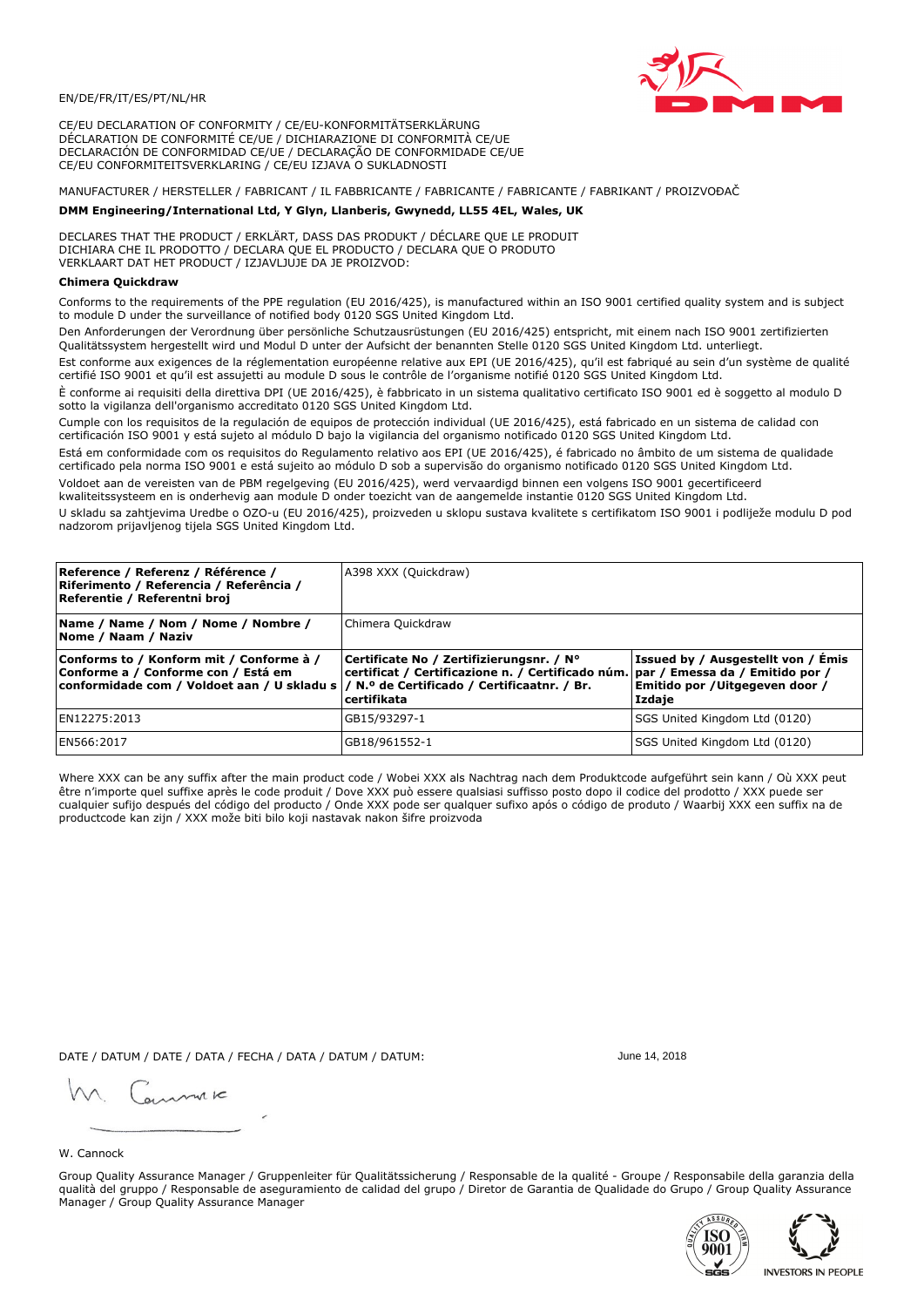### NO/SE/FI/DK/PL/CZ/SK/MT

CE/EU-SAMSVARSERKLÆRING / CE/EU-FÖRKLARING OM ÖVERENSSTÄMMELSE CE/EU-VAATIMUSTENMUKAISUUSVAKUUTUS / CE/EU-OVERENSSTEMMELSESERKLÆRING DEKLARACJA ZGODNOŚCI WE/UE / CE/EU PROHLÁŠENÍ O SHODĚ CE/EÚ VYHLÁSENIE O ZHODE / DIKJARAZZJONI TA' KONFORMITÀ TAL-KE/UE

PRODUSENT / TILLVERKAREN / VALMISTAJA / PRODUCENT / PRODUCENT / VÝROBCE / VÝROBCA / IL-MANIFATTUR

### DMM Engineering/International Ltd, Y Glyn, Llanberis, Gwynedd, LL55 4EL, Wales, UK

ERKLÆRER AT PRODUKTET / INTYGAR ATT PRODUKTEN / VAKUUTTAA, ETTÄ TÄMÄ TUOTE / ERKLÆRER, AT PRODUKTET / OŚWIADCZA, ŻE<br>WYRÓB / PROHLAŠUJE, ŽE PRODUKT / VYHLASUJE, ŽE VÝROBOK / JIDDIKJARA LI L-PRODOTT:

Overholder kravene i PVU-forordningen (EU 2016/425), er produsert innenfor et ISO 9001-sertifisert kvalitetssystem og er underlagt modul D<br>under overvåkning av teknisk kontrollorgan 0120 SGS United Kingdom Ltd.

Uppfyller kraven för PPE-reglerna (EU 2016/425), tillverkas inom ett ISO 9001-certifierat kvalitetssystem och är föremål för modul D under övervakning av anmält organ 0120 SGS United Kingdom Ltd.

Noudattaa henkilönsuojaimia koskevan asetuksen (EU 2016/425) vaatimuksia, on valmistettu ISO 9001 -sertifioidun laatujärjestelmän mukaisesti ja että siihen sovelletaan ilmoitetun laitoksen 0120 SGS United Kingdom Ltd.:in alaista D-moduulia.

Overholder kravene i forordningen om personlige værnemidler (EU 2016/425), er fremstillet i inden for det certificerede ISO 9001kvalitetssystem, og er underlagt modul D under overvågning af det bemyndigede organ 0120 SGS United Kingdom Ltd.

Spełnia wymogi rozporządzenia w sprawie środków ochrony indywidualnej (UE 2016/425), jest produkowany w ramach systemu jakości zgodnego z ISO 9001 i podlega modułowi D pod nadzorem jednostki notyfikowanej 0120 SGS United Kingdom Ltd.

Zařízení splňuje požadavky nařízení o osobních ochranných prostředcích 2016/425, je vyrobeno v systému řízení jakosti certifikovaném podle normy ISO 9001 a podléhá modulu D pod dohledem notifikované osoby č. 0120, SGS United Kingdom Ltd.

Spĺňa požiadavky Nariadenia Európskeho parlamentu a Rady (EÚ) 2016/425 o osobných ochranných prostriedkoch, je vyrobený v rámci systému kvality certifikovaného podľa normy ISO 9001 a podlieha modulu D pod dohľadom notifikovaného orgánu č. 0120, SGS Únited Kingdom Ltd. Jikkonforma mar-rekwiżit tar-Regolament dwar il-PPE (UE 2016/425), u huwa manifatturat f'sistema ta' kwalità certifikata għall-ISO 9001 u soggett ghall-modulu D taht is-sorveljanza tal-korp notifikat 0120 SGS United Kingdom Ltd.

| <b>Referanse / Referens / Viite / Reference / Nr 4398 XXX (Quickdraw)</b><br>referencyjny / Reference / Značka /<br>Referenza                                                                                    |                                                                                                         |                                                                                                         |
|------------------------------------------------------------------------------------------------------------------------------------------------------------------------------------------------------------------|---------------------------------------------------------------------------------------------------------|---------------------------------------------------------------------------------------------------------|
| Navn / Namn / Nimi / Navn / Nazwa /<br>Jméno / Názov / Isem                                                                                                                                                      | Chimera Quickdraw                                                                                       |                                                                                                         |
| Overholder / Uppfyller kraven för / Vakuus<br>myönnetty perustuen standardiin: /<br>Overholder / Spełnia wymogi / Je ve shodě s $ \tilde{C} $ . certifikátu / Certifikat Nru<br>/ Je v zhode s / Jikkonforma ma' | Sertifikatnr. / Certifikatnr. / Sertifikaattinro /<br>Certifikat nr. / Certyfikat nr / Č. certifikátu / | Utstedt av / Utfärdat av /<br>Myöntänyt / Udstedt af / Wydany<br>przez / Vydal / Vydal / Mahrug<br>minn |
| EN12275:2013                                                                                                                                                                                                     | GB15/93297-1                                                                                            | SGS United Kingdom Ltd (0120)                                                                           |
| EN566:2017                                                                                                                                                                                                       | GB18/961552-1                                                                                           | SGS United Kingdom Ltd (0120)                                                                           |

Der XXX kan være ethvert suffiks etter produktkoden / Där XXX kan vara valfri ändelse efter produktkoden / Jossa XXX voi olla mikä tahansa tuotekoodin jälkeen tuleva liite. / Hvor XXX kan være ethvert suffiks efter produktkoden / gdzie XXX može być dowolnym przyrostkiem po kodzie<br>produktu / Kde XXX může být jakákoliv přípona za kódem produktu / Kde XXX môže b jkun kwalunkwe suffiss wara l-kodići tal-prodott

DATO / DATUM / PÄIVÄMÄÄRÄ / DATO / DATA / DATUM / DÁTUM / DATA:

June 14 2018

annuic

# W. Cannock

Group Quality Assurance Manager / Group Quality Assurance Manager / Group Quality Assurance Manager / Group Quality Assurance Manager / Kierownik ds. Zarządzania Jakością Grupy / Group Quality Assurabce Manager / Manažér riadenia kvality v rámci skupiny / Maniger tal-Assigurazzjoni tal-Kwalità tal-Grupp